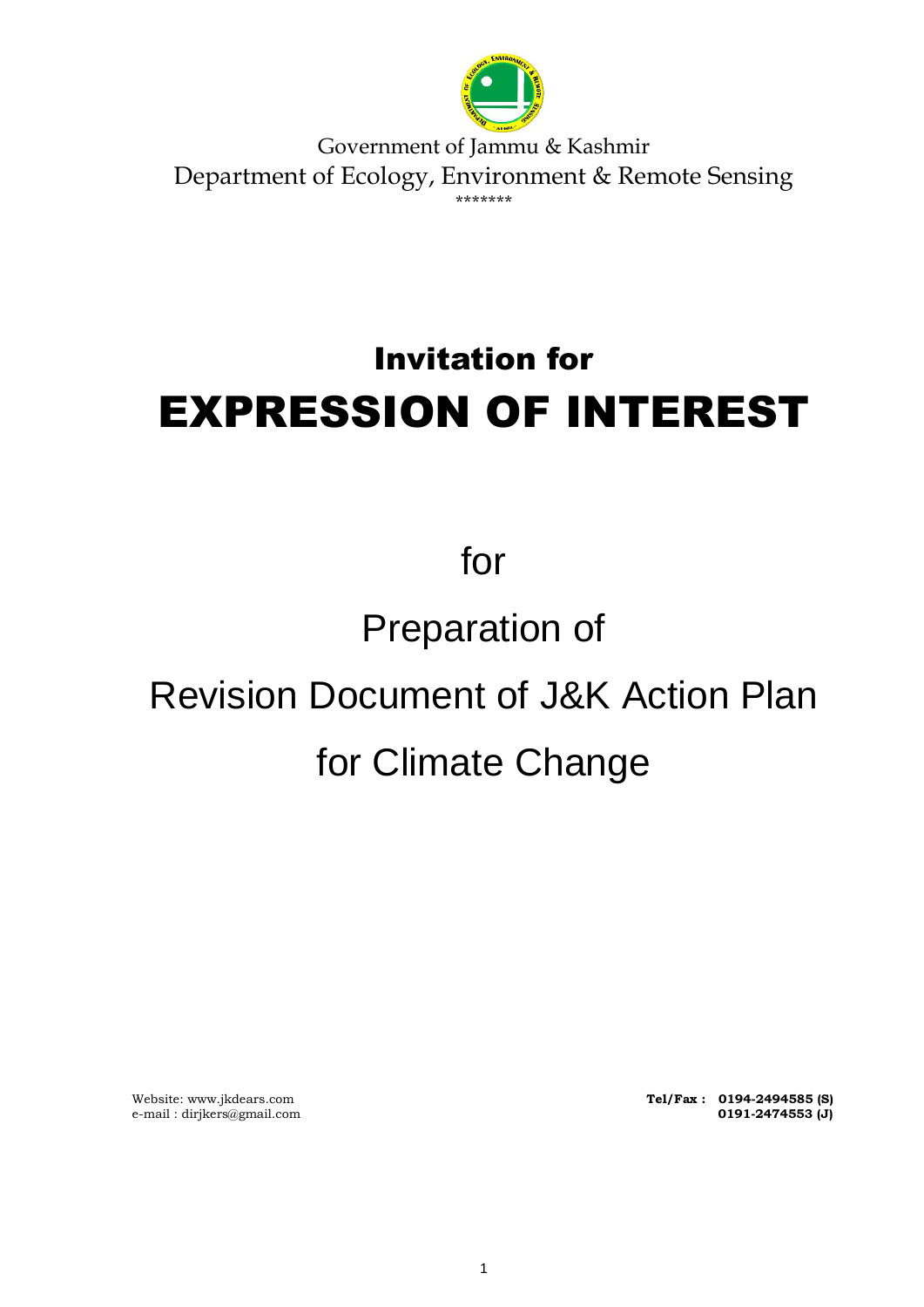

#### Government of Jammu & Kashmir Department of Ecology, Environment & Remote Sensing \*\*\*\*\*\*\*

## **EXPRESSION OF INTEREST**

**for** 

#### **Preparation of Revision Document of J&K Action Plan for Climate Change**

For and on behalf of the Lt. Governor of Jammu & Kashmir, the Department of Ecology, Environment and Remote Sensing (DoEERS) of the Union Territory (UT) of Jammu and Kashmir (J&K), is inviting the services of a reputed technical organization for the revision of the UT Action Plan on Climate Change (SAPCC) of the Union Territory of Jammu and Kashmir.

The interested organizations may submit the Expression of Interest (EoI) by providing required information as given in the EoI document.

The complete Eol, supported by the relevant documents must reach the office of the Director, Department of Ecology, Environment and Remote Sensing of the Union Territory of Jammu and Kashmir (J&K), Paryavaran Bhawan Transport Nagar, Gladini, Narwal, Jammu / SDA Colony, Bemina, Srinagar /email id dirjkers@gmail.com on or before 13.07.2022, 12:00 noon. The email/envelope must be clearly superscripted as "EXPRESSION OF INTEREST FOR REVISION OF JAMMU AND KASHMIR STATE ACTION PLAN ON CLIMATE CHANGE". the offers shall be opened by the Departmental Evaluation Committee to be constituted for the purpose, on 14<sup>th</sup> July 2022. in the Office chamber of the Director, Department of Ecology, Environment & Remote Sensing, J&K Govt., Jammu/Srinagar. The detailed EOI document is available on our website **[www.jkdears.com](http://www.jkdears.com/)**

The EoI may be submitted through Email/Registered Post/Speed Post. The DoEERS shall not be held responsible for any postal delay for non-receipt of EoI within the scheduled date and time.

The DoEERS reserves the right to reject any or all the EoIs without assigning any reasons thereof.

The important details pertaining to the submission of the EOI are as under:

| Date of issue of EOI           | 20.06.2022           |
|--------------------------------|----------------------|
| Date of Pre-Bid Conference     | 29.06.2022, 11:30 am |
| Due date for submission of EOI | 13.07.2022,12 Noon   |
| Date of opening of EOI         | 14.07.2022, 12 Noon  |

Place: Srinagar Dated: 20-06-2022

Staff OfficePto Director,

Ecology, Environment & Remote Sensing J&K, Govt. Jammu/Srinagar

Website[: www.jkdears.com](http://www.jkdears.com/) **Tel/Fax : 0194-2494585 (S)**<br>
e-mail : dirjkers@gmail.com **Tel/Fax : 0194-2494553 (J)** 

e-mail : dirjkers@gmail.com **0191-2474553 (J)**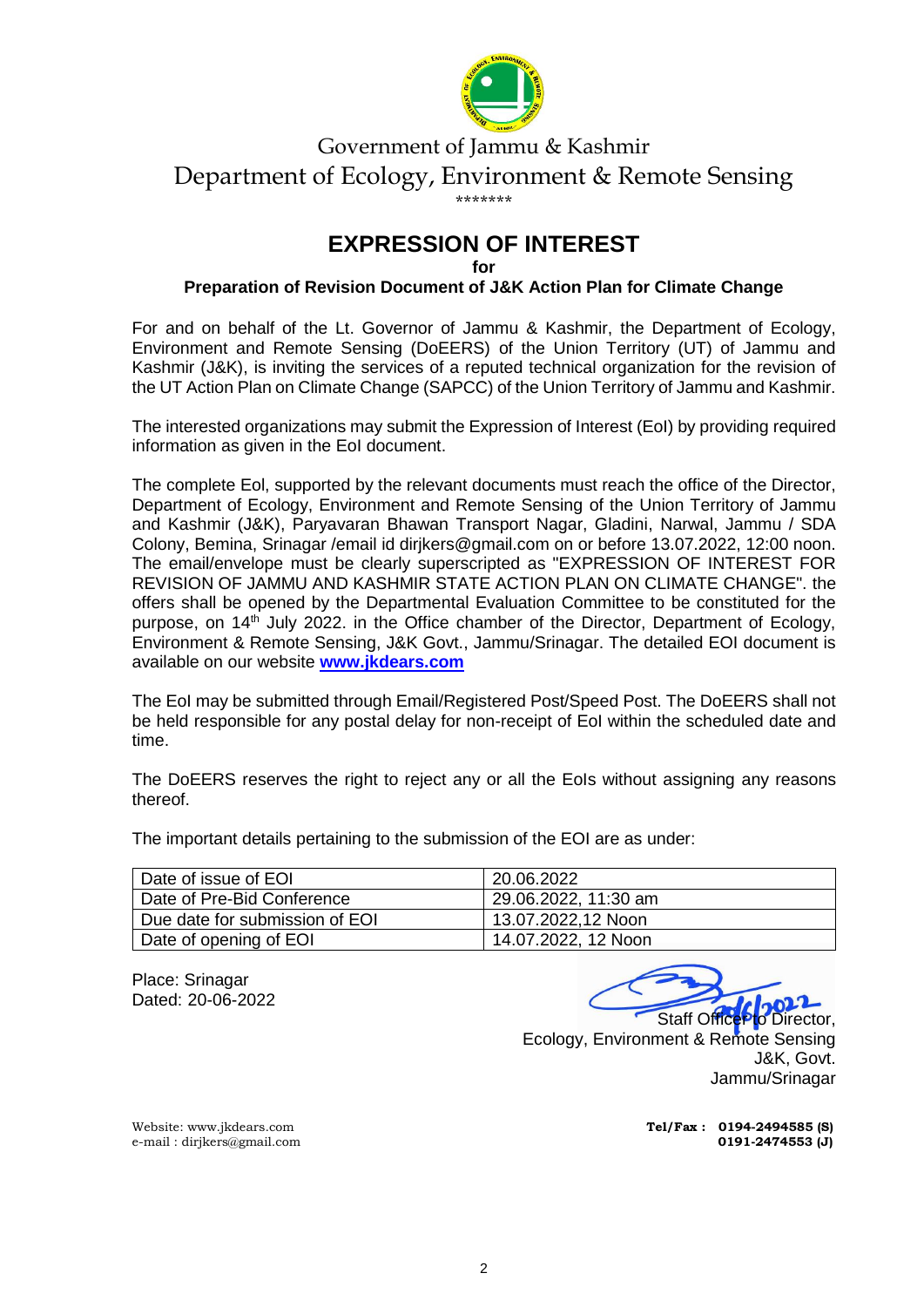

#### Government of Jammu & Kashmir Department of Ecology, Environment & Remote Sensing \*\*\*\*\*\*\*

## **EXPRESSION OF INTEREST**

**for** 

#### **Preparation of Revision Document of J&K Action Plan for Climate Change**

For and on behalf of the Lt. Governor of Jammu & Kashmir, the Department of Ecology, Environment and Remote Sensing (DoEERS) of the Union Territory (UT) of Jammu and Kashmir (J&K), is inviting the services of a reputed technical organization for the revision of the UT Action Plan on Climate Change (SAPCC) of the Union Territory of Jammu and Kashmir.

The interested organizations may submit the Expression of Interest (EoI) by providing required information as given in the EoI document.

The complete Eol, supported by the relevant documents must reach the office of the Director, Department of Ecology, Environment and Remote Sensing of the Union Territory of Jammu and Kashmir (J&K), Paryavaran Bhawan Transport Nagar, Gladini, Narwal, Jammu / SDA Colony, Bemina, Srinagar /email id dirjkers@gmail.com on or before 13.07.2022, 12:00 noon. The email/envelope must be clearly superscripted as "EXPRESSION OF INTEREST FOR REVISION OF JAMMU AND KASHMIR STATE ACTION PLAN ON CLIMATE CHANGE". the offers shall be opened by the Departmental Evaluation Committee to be constituted for the purpose, on 14<sup>th</sup> July 2022. in the Office chamber of the Director, Department of Ecology, Environment & Remote Sensing, J&K Govt., Jammu/Srinagar. The detailed EOI document is available on our website **[www.jkdears.com](http://www.jkdears.com/)**

The EoI may be submitted through Email/Registered Post/Speed Post. The DoEERS shall not be held responsible for any postal delay for non-receipt of EoI within the scheduled date and time.

The DoEERS reserves the right to reject any or all the EoIs without assigning any reasons thereof.

The important details pertaining to the submission of the EOI are as under:

| Date of issue of EOI           | 20.06.2022           |
|--------------------------------|----------------------|
| Date of Pre-Bid Conference     | 29.06.2022, 11:30 am |
| Due date for submission of EOI | 13.07.2022,12 Noon   |
| Date of opening of EOI         | 14.07.2022, 12 Noon  |

Place: Srinagar Dated: 20-06-2022

Staff Office Pto Director. Ecology, Environment & Remote Sensing J&K, Govt. Jammu/Srinagar

Website[: www.jkdears.com](http://www.jkdears.com/) **Tel/Fax : 0194-2494585 (S)**<br>
e-mail : dirjkers@gmail.com **Tel/Fax : 0194-2494553 (J)** 

e-mail : dirjkers@gmail.com **0191-2474553 (J)**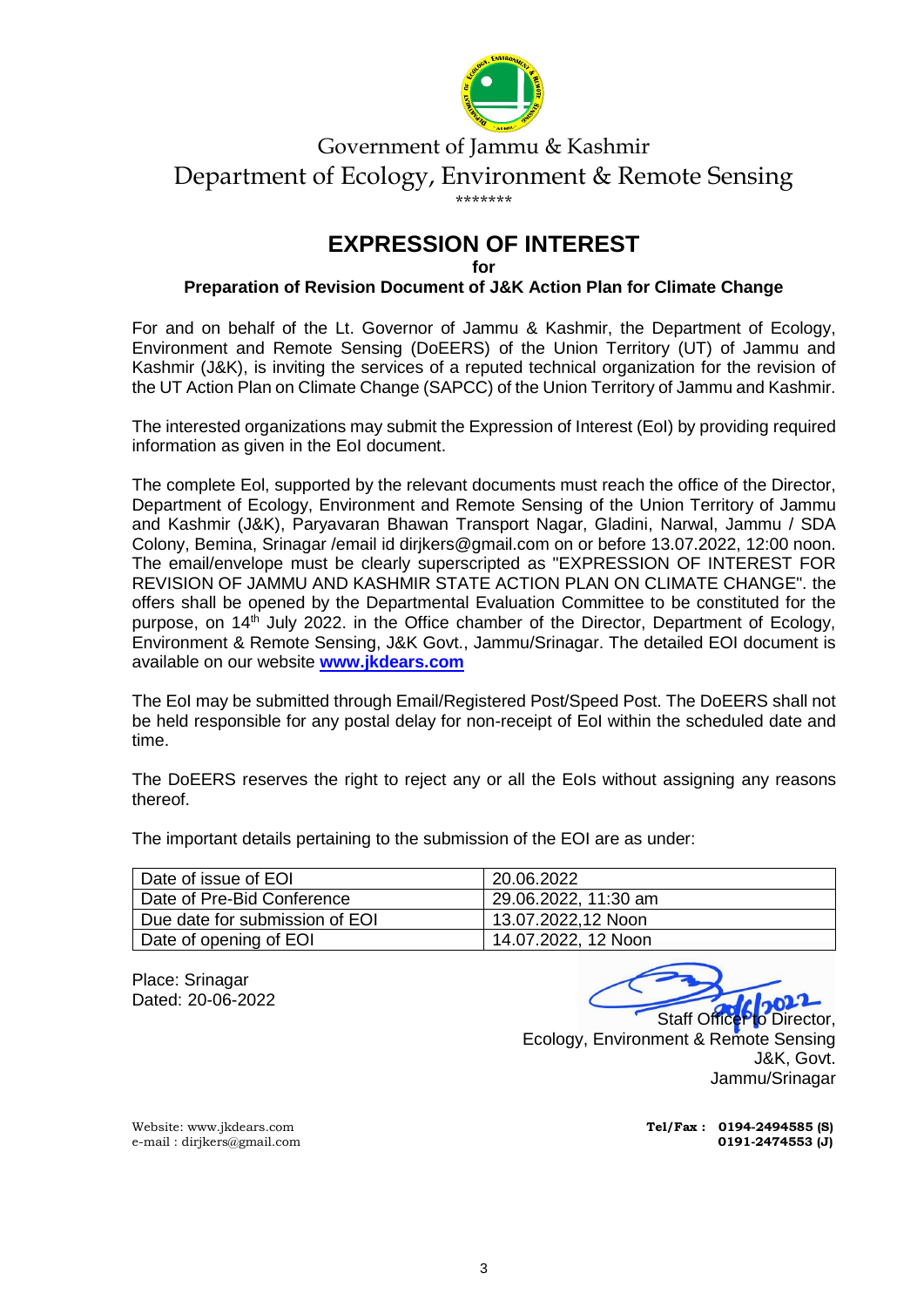## **EXPRESSION OF INTEREST**

FOR

Preparation of Revision Document of J&K Action Plan for Climate Change

## **TABLE OF CONTENTS**

- **1. BACKGROUND**
- **2. OBJECTIVE OF THE ASSIGNMENT**
- **3. SCOPE OF WORK**
- **4. OUTPUT**
- **5. PROJECT TIME/TERMINATION/PENALTY/LIABILITY CLAUSE**
- **6. PROGRESS OF THE PROJECT**
- **7. CONFIDENTIALITY**
- **8. METHOD OF EVALUATION OF BIDS**
- **9. DELIVERABLES AND PAYMENT SCHEDULE**
- **10. GENERAL GUIDANCE**
- **11. DOCUMENTATION TO BE SUBMITTED**
- **12. MISCELLANEOUS TERMS & CONDITIONS**
- **13. FORCE MAJEURE**
- **14. ARBITRATION**
- **15. APPLICABLE LAW**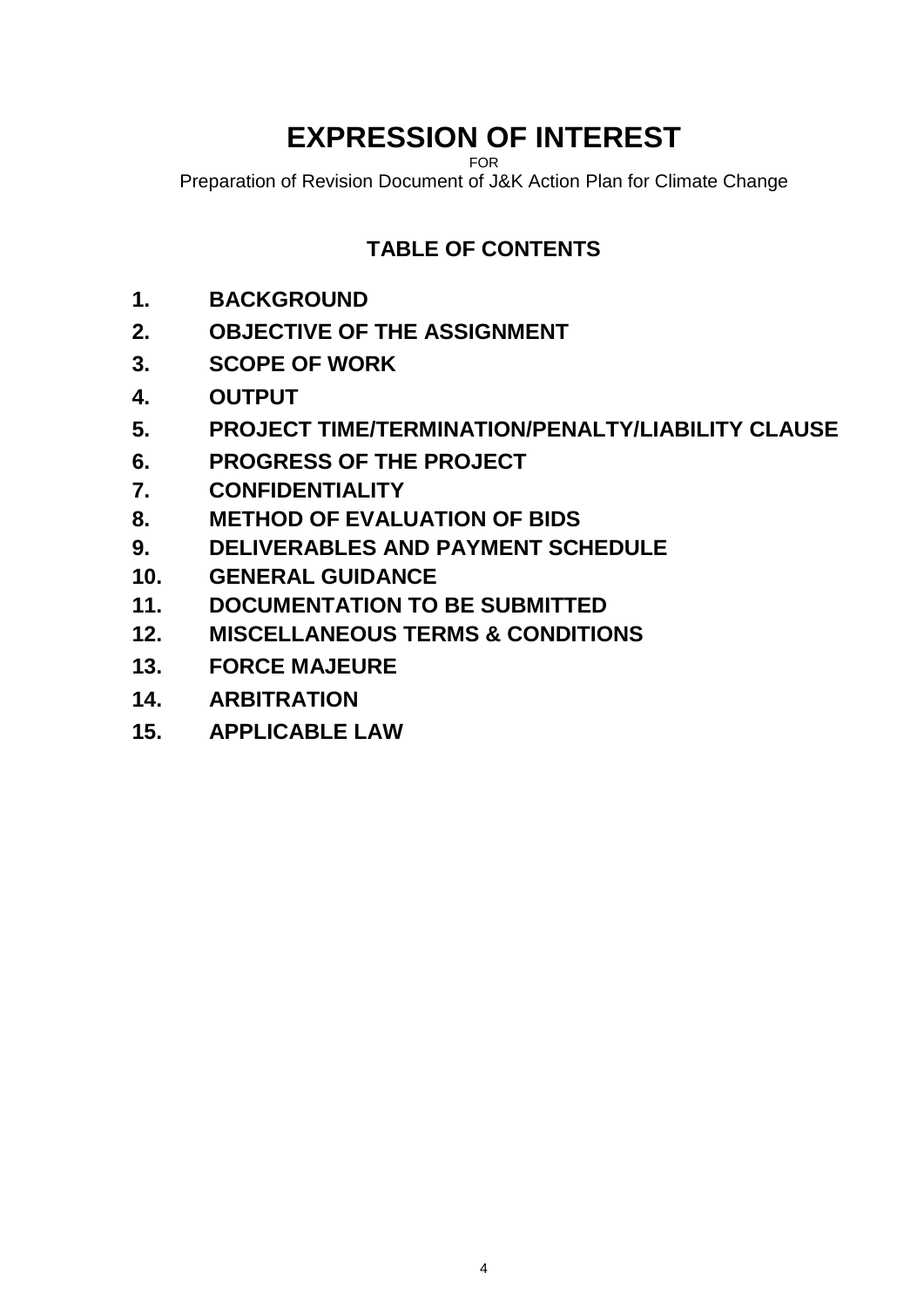#### **1.0 BACKGROUND**

The UT of Jammu and Kashmir (J&K) has formulated its first State Action Plan on Climate Change (SAPCC) in 2015. Since then the J&K administration has been implementing various sectoral projects. It has also successfully mobilized climate finance for an adaptation project under the National Adaptation Fund for Climate Change (NAFCC).

Since the formulation of J&Ks first SAPCC, there have been notable changes in the state administration. The state of J&K has been bifurcated into the Union Territories (UTs) of J&K and Ladakh on 31st October, 2019 and a new administrative structure was placed under the Jammu and Kashmir Reorganization Act. At the same time, while the scientific knowledge on impacts and vulnerability has improved, the Government of India has revised its global commitments towards addressing the challenge of climate change. In the light of these changes, and the need to revisit and reprioritize the adaptation and mitigation options, the Administration of J&K is seeking to revise its J&KAPCC.

#### **2.0 OBJECTIVE OF THE ASSIGNMENT**

The objective of the assignment is to support the Department of Ecology Environment and Remote Sensing (DoEERS), Government of J&K to revise the J&KAPCC so as to make it more responsive to the development and climate resilience goals of the Union Territory of Jammu and Kashmir (J&K). The revision of the J&KAPCC, while complementing the evolving contexts of climate science, National and State Government's policies and priorities, should be developed in accordance with the guidelines/framework provided by the Ministry of Environment Forests and Climate Change (MoEFCC), Government of India (GOI). Further, the revised J&KAPCC, while effectively integrating climate change into the development planning of the the UT, must align with India's commitments, namely the implementation of the Nationally Determined Contributions (NDCs), Sustainable Development Goals (SDG's) and eight national missions. The J&KAPCC should be in tandem with the format as prescribed by the Ministry of Environment Forests and Climate Change, GoI, New Delhi

#### **3.0 SCOPE OF WORK**

The J&K,,kl,llllllllllllllllllllllllll,,APCC is a state-owned document that will be revised by the J&K administration with the support of the technical organization. While the J&K administration, through the DoEERS, will lead and organize the review and revision of the erstwhile SAPCC, the technical organization will support this process by undertaking the following key tasks:

- i. Review the status of implementation of the existing J&K SAPCC as per UT of J&Ks and India's climate change objectives and NDC requirements.
- ii. Update the existing district/block-level climate vulnerability and risk assessment for the UT.
- iii. Prepare the baseline emissions inventory for J&K.
- iv. Review the existing sectoral policies and programmatic framework at the UT and National level, list out the developmental activities in each sector.
- v. Outline the existing and emerging gaps, challenges and opportunities for climate change adaptation and mitigation action.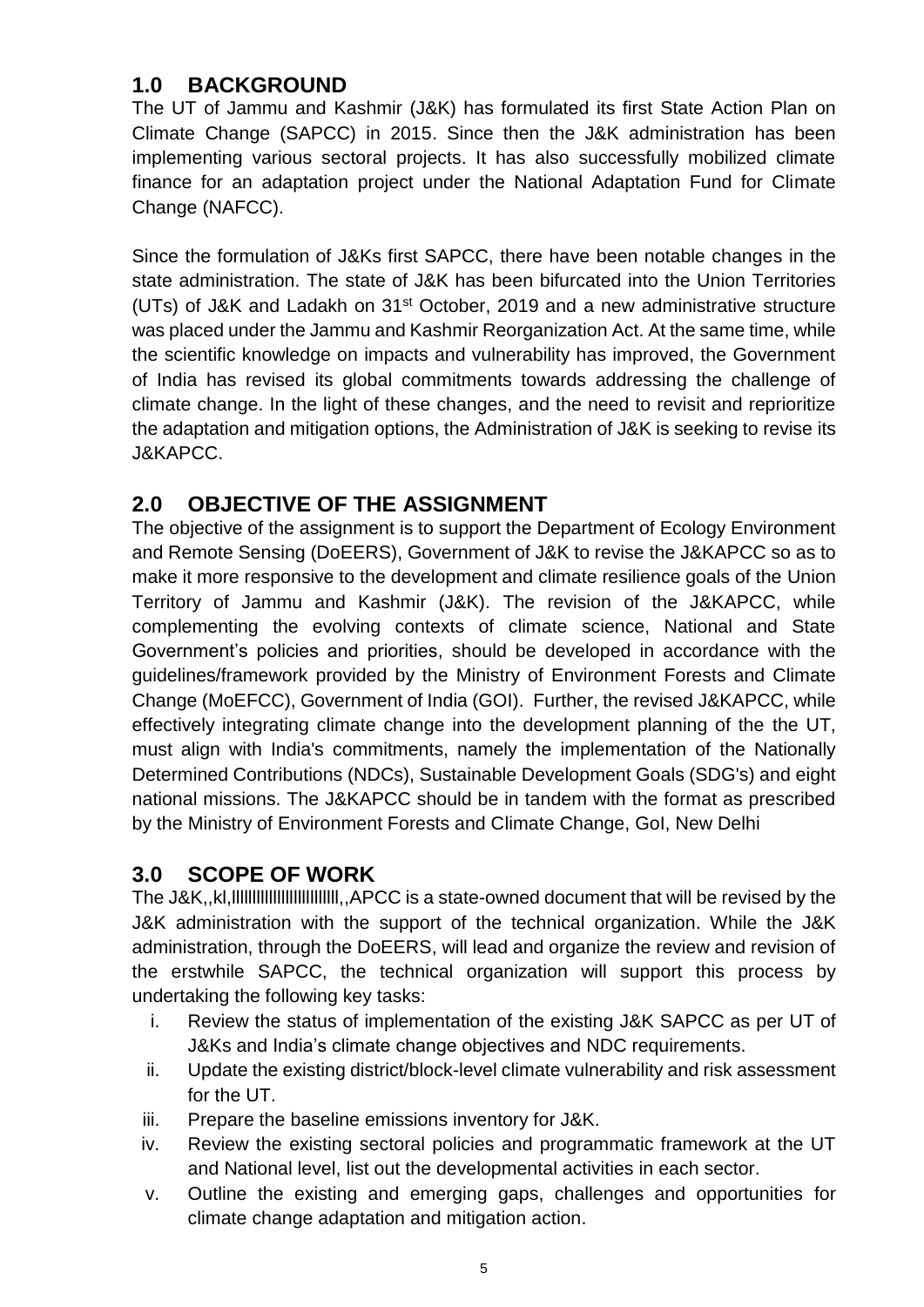- vi. Prepare the broad climate vision for the UT of J&K and outline the framework/orientation for the climate responsive adaptation and mitigation strategy based on UTs development goals and priorities; impacts on resilience; and GHG emissions. The suggested framework must also include a section on urban resilience.
- vii. Identify sectoral priorities and actions in line with the NDCs and the various National missions and UT level programmes/schemes.
- viii. Develop a detailed funding and implementation strategy for each sector.
- ix. Identify process and outcome indicators for the prioritized activities and developing of monitoring framework along with monitoring schedule.
- x. Describe the current institutional framework and develop the new institutional framework to give effect to the J&KAPCC with detailed roles and responsibilities for the implementation of each of the identified actions.
- xi. Organize stakeholder consultations and ensure the results of the vulnerability and risk assessment, definition of climate change vision, identification of priority sectors and proposed climate actions are validated by the relevant stakeholders.

Parallel to the process of engaging with relevant authorities, the organization will also seek inputs from other expert institutions and assist the J&K administration in seeking other specialized knowledge partners to be engaged from time to time to support specific actions/studies required for the revision of the J&KAPCC.

#### **4.0 OUTPUT**

The key output of the assignment will be a UT Action Plan on Climate Change highlighting:

- i. The J&KAPCC shall be a policy document of the UTs outlining the major initiatives and strategies reflecting the commitments and proposed actions in the state to tackle the vulnerabilities and impacts of climate change across the socio-economic sectors. It shall also reflect the policy directions and strategies of the state for climate actions.
- ii. The J&KAPCC shall envisage an inclusive, sustainable and climate resilient low carbon development pathways with a focus on climate change adaptation and mitigation within the key sectors in the UTs and shall protect the poor and vulnerable sections of society from adverse effects of climate change.
- iii. The J&KAPCC shall consider recent scientific assessments and projections on global warming; risk, vulnerability; and impacts.
- iv. The J&KAPCC shall synergise with the goals of NDCs under the Paris Agreement, though the targets under NDCs are national targets. It shall also contribute towards achieving other development goals including Sustainable Development Goals (SDGs).
- v. The J&KAPCC shall also complement prevalent national development and policy initiatives inter alia National Forest Policy, Biodiversity Goals, National E-Mobility Programme, Swatch Bharat Mission to reap greater developmental cobenefits.
- vi. The J&KAPCC shall highlight the links with national missions related to climate change. It should bring out climate actions of the state government from their own sources, over and above the Government of India schemes.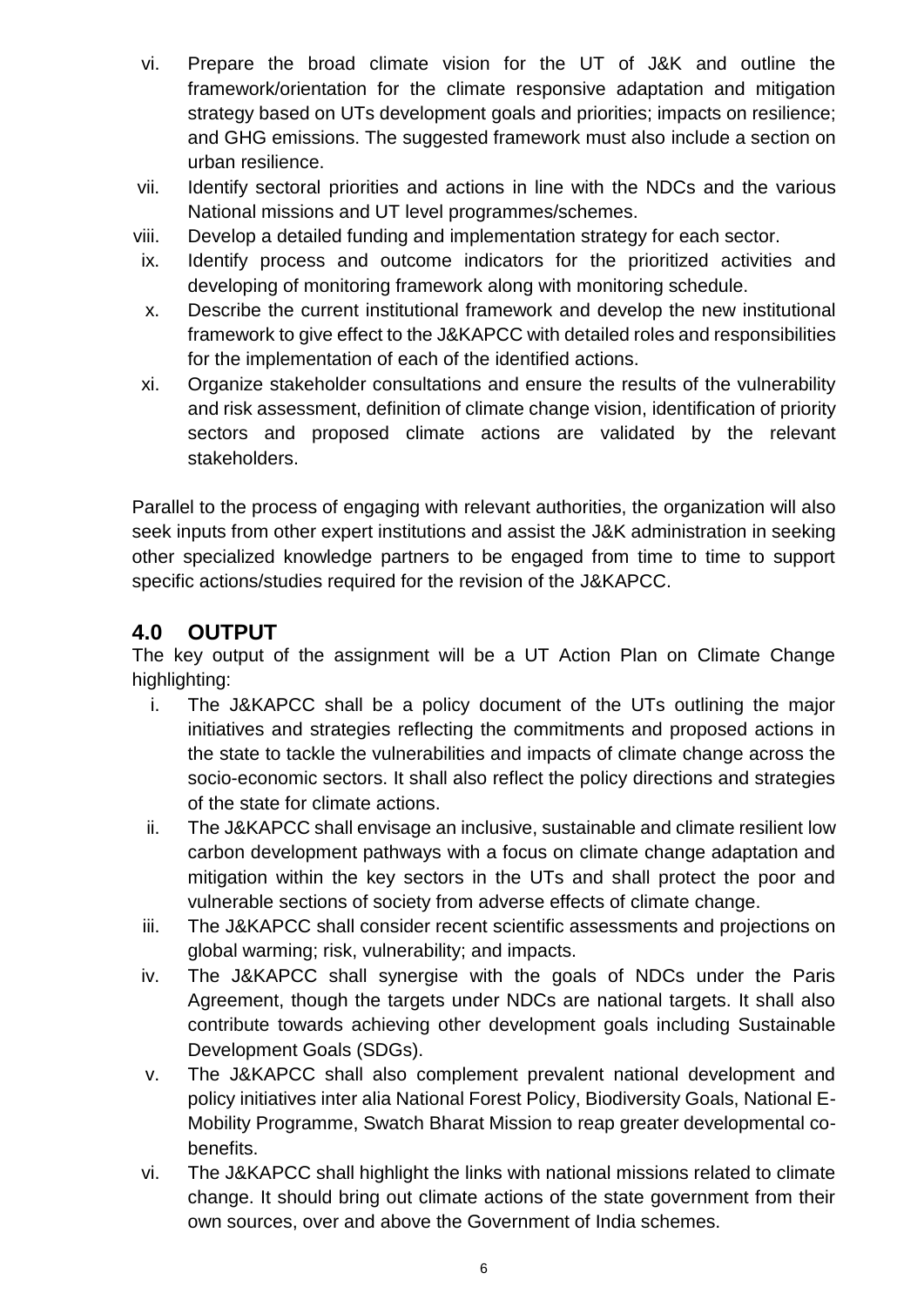vii. The J&KAPCC shall also be built on the evolving socio-economic development context and priorities of the state and shall also integrate and mainstream climate change concerns in the different sectors and policies/ programmes of the UT in alignment and consistent with the existing schemes and programs within the UT.

#### **5.0 PROJECT TIME/TERMINATION/PENALTY/LIABILITY CLAUSE**

- i. The duration of the assignment is scheduled to be completed by ending January 2023 strictly. In case the delay beyond the stipulated time frame, is solely on account of any fault on the part of agency, the project shall be completed by the agency without any extra cost or fee. In addition, the agency is liable to compensate for any delay on their part amounting to 1% of total contract amount for delay of per week or part thereof. Department of Ecology, Environment & Remote Sensing J&K shall have a right to prematurely close this project without assigning any reason.
- ii. The contract may be extended by the assigning party upon the request of the assignee, however, same shall be the sole discretion of Department of Ecology, Environment & Remote Sensing J&K.
- iii. Department of Ecology, Environment & Remote Sensing J&K may at any time terminate the contract by giving written notice to the Agency without any compensation to the Agency if the Agency becomes bankrupt or otherwise insolvent, provided that such termination will not prejudice or affect any right of action or remedy which has accrued or will accrue thereafter to Department of Ecology, Environment & Remote Sensing J&K.

### **6.0 PROGRESS OF THE PROJECT**

Progress of the project may be intimated in writing to Department of Ecology, Environment & Remote Sensing J&K on monthly basis through Power Point Presentations at the Departments office complex at Jammu/Srinagar.

## **7.0 CONFIDENTIALITY**

- i. Neither party will disclose to any third party without the prior written consent of the other party any confidential information which is received from the other party for the purposes of providing or receiving services.
- ii. Without prejudice to the foregoing provision of this clause above Agency may cite the performance of the services to the clients and prospective clients as an indication of its experience.
- iii. The Agency shall not, without Department of Ecology, Environment & Remote Sensing J&K prior written consent, disclose the commercial terms of this work order to anyone.

### **8.0 METHOD OF EVALUATION OF BIDS**

Pre-Bid Conference shall be held on 29-06-2022 at 11:30 am in online mode. The intending bidders may send their requests and clarifications to dirikers@gmail.com and meeting link shall be shared accordingly.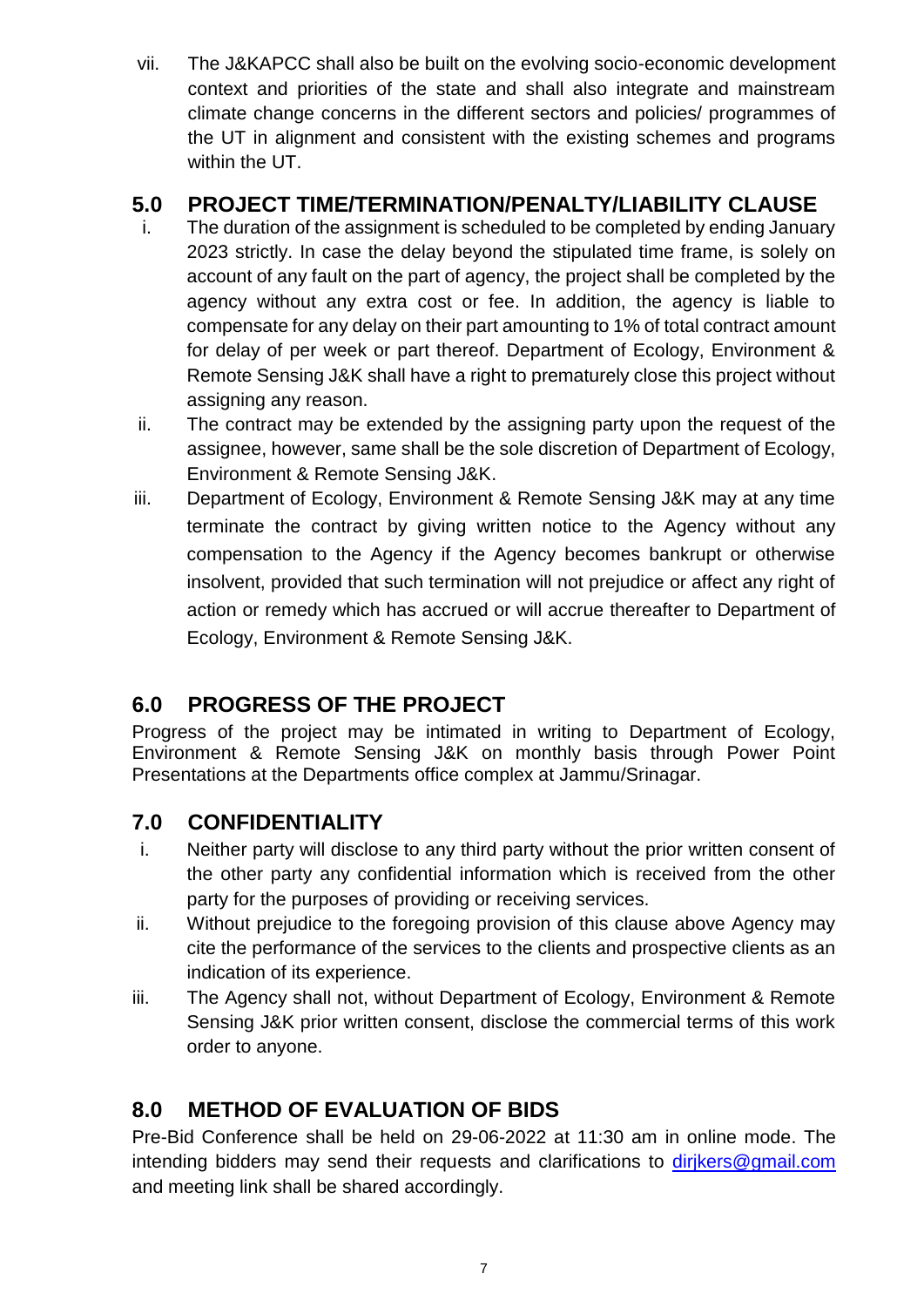#### **A. Pre-Qualification Criteria (Form Folder-1)**

The Pre-qualification criteria are as follows:

- i. A minimum of 10 years of experience and technical expertise in the field of climate change adaptation and mitigation, development planning and policy formulation, and experience in liaising with different government and nongovernment stakeholders in India.
- ii. The organization shall have at least 2 successfully completed assignments for the preparation /revision of the SAPCCs, including at least 1 for a mountain state.
- iii. Excellent understanding of the International, National and State's priorities and policies related to climate change.
- iv. Prior experience of working with the State governments and nodal departments, experience in J&K will be a plus.
- v. Multidisciplinary team with 5-10 years of experience in the field of climate projections and vulnerability assessment, climate proofing in sectors relevant to J&K i.e. agriculture, tourism, disaster management, water, forestry water, environment, urban development, energy, monitoring and evaluation and capacity building.
- vi. The organization must not have been declared ineligible/banned/blacklisted by any State or Central Government/ any other Government Institution in India for any reason (as on last date of submission of EOI) or convicted for economic offences in India for any reason (as on last date of EOI submission). A selfdeclaration in this regard must be submitted.
- vii. The organisation must have implemented two similar consultancy contracts of minimum value of INR 20 lakhs each in the last 10 years. The organization shall submit copy of evidence in support of this.
- viii. The annual average turnover of the organisation shall not be less than INR 50 Lakh per annum for the last 3 years.
- ix. The organisation must be (a) company registered under Company Act 1956/2013; or (b) Society Registration Act 1860 / Indian Trust Act 1882; or c) Government recognised academic institution.
- x. Must be registered with GST Authority.

#### **B. Technical Proposal (Form folder-2)**

The Technical proposals of only those organizations shall be opened and evaluated which are found eligible as per the Pre-qualification criteria (Form Folder-1). The Technical Proposal should contain scanned copies of certificates, w o r k . **Proof of work order with URL and preferably along with completion certificate of projects under the claimed projects as experience.** After opening of the Technical Proposals on the website, the technical proposals shall be evaluated by the Departmental Committee.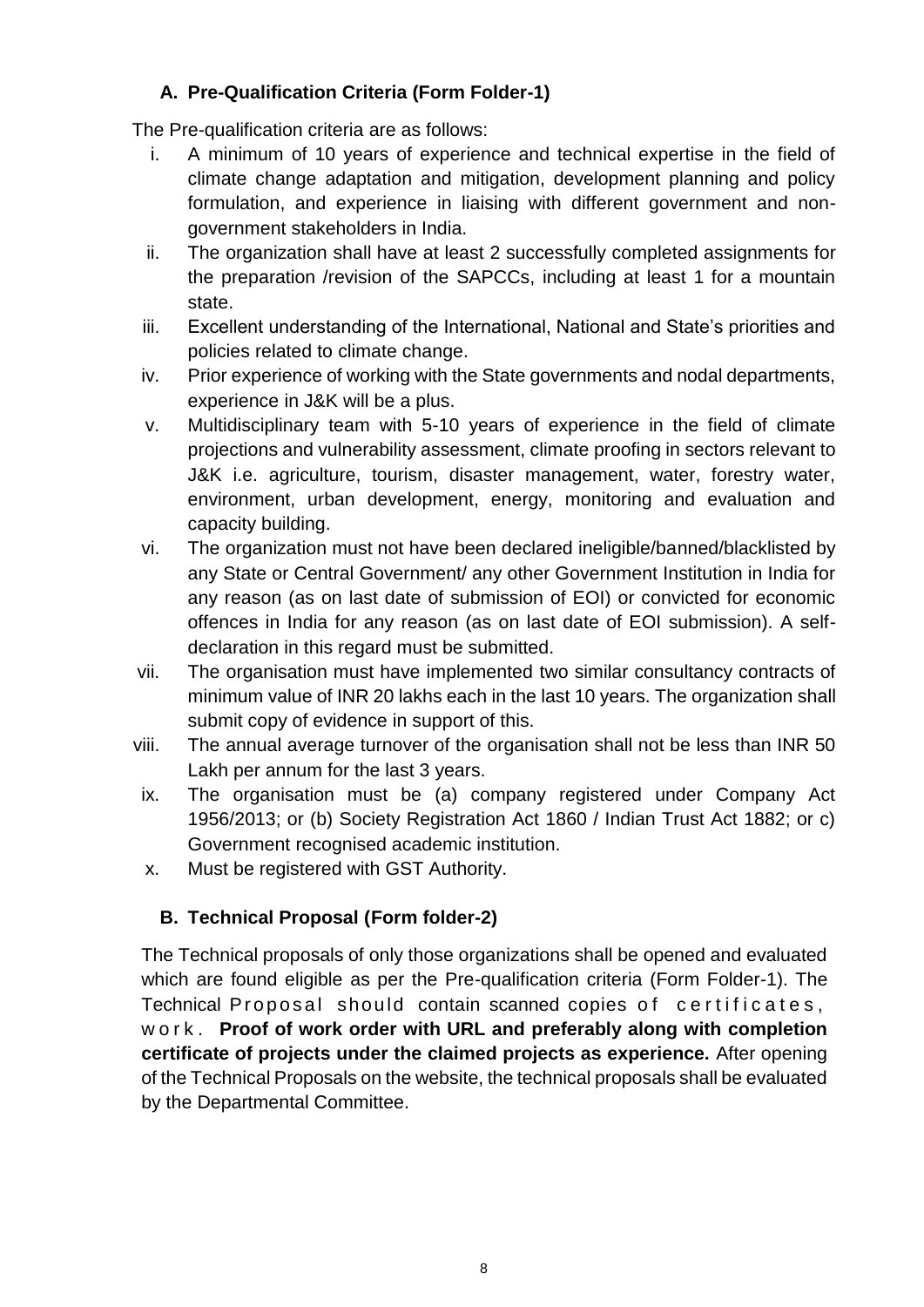#### **Opening of Technical Proposal**

- i. Technical proposals will be opened by the EoI Inviting Authority or his authorized representative.
- ii. Technical proposals for those organizations, whose original copies of documents have been received, will only be opened.
- iii. Intending Organizations may remain present if they so desire in the office of the Director, Department of Ecology, Environment & Remote Sensing, J&K Govt., at the time of opening of Technical Proposal, to be held on the date and time declared in the Schedule of Important Events, or any subsequent modifications announced through the departmental website.
- iv. Cover (Folder-1) of Pre-qualification criteria Documents will be opened first and if found in order, Cover (Folder-2) of Technical Bid will also be opened. If there is any deficiency in the documents as demanded under cover folder-1, the tender will summarily be rejected.
- **v.** The technically qualified Organization, i.e.: Organization which qualifies in the assessment of the technical proposal, shall be eligible for competing in the financial bidding. Accordingly, the financial bids of only those bidders who pass the Technical Evaluation shall be opened on the scheduled date and time. The bidders **who obtains 60% marks and above in Technical bid are to be treated as qualified for Financial Bid.**

#### **C. FINANCIAL PROPOSAL (Form Folder – 3)**

Financial proposals of only those Bidders declared technically eligible by the Tender Accepting Authority, will be opened electronically from the web portal on the prescribed date.

The encrypted copies will be decrypted and the financial offers will be read out to the bidders present at that time.

The Tender Accepting Authority, if required, may ask any of the Bidders to submit analysis to justify the financial offer quoted by that Bidder and the Bidder has to satisfy the Tender Accepting Authority within the time frame allowed. In case it is not received within the stipulated time, the tender will be liable for rejection.

#### **D. NORMS FOR FINALISATION OF THE BIDS**

The Evaluation of the EoI will be done by a Departmental Committee based on the principle of Combined Quality cum Least Cost Based Selection (CQLCBS).

After opening the financial proposals of technically qualified bidders (those who have obtained a minimum technical score of 60% Marks), the bidder who has quoted the lowest price for the assignment will be declared as the winner and be eligible for award of the contract.

In the event it is found that two or more technically qualified bidders have quoted identical/same financial offer, the bidder who has secured highest percentage of marks in the technical bid shall be declared as the winner for the award of contract.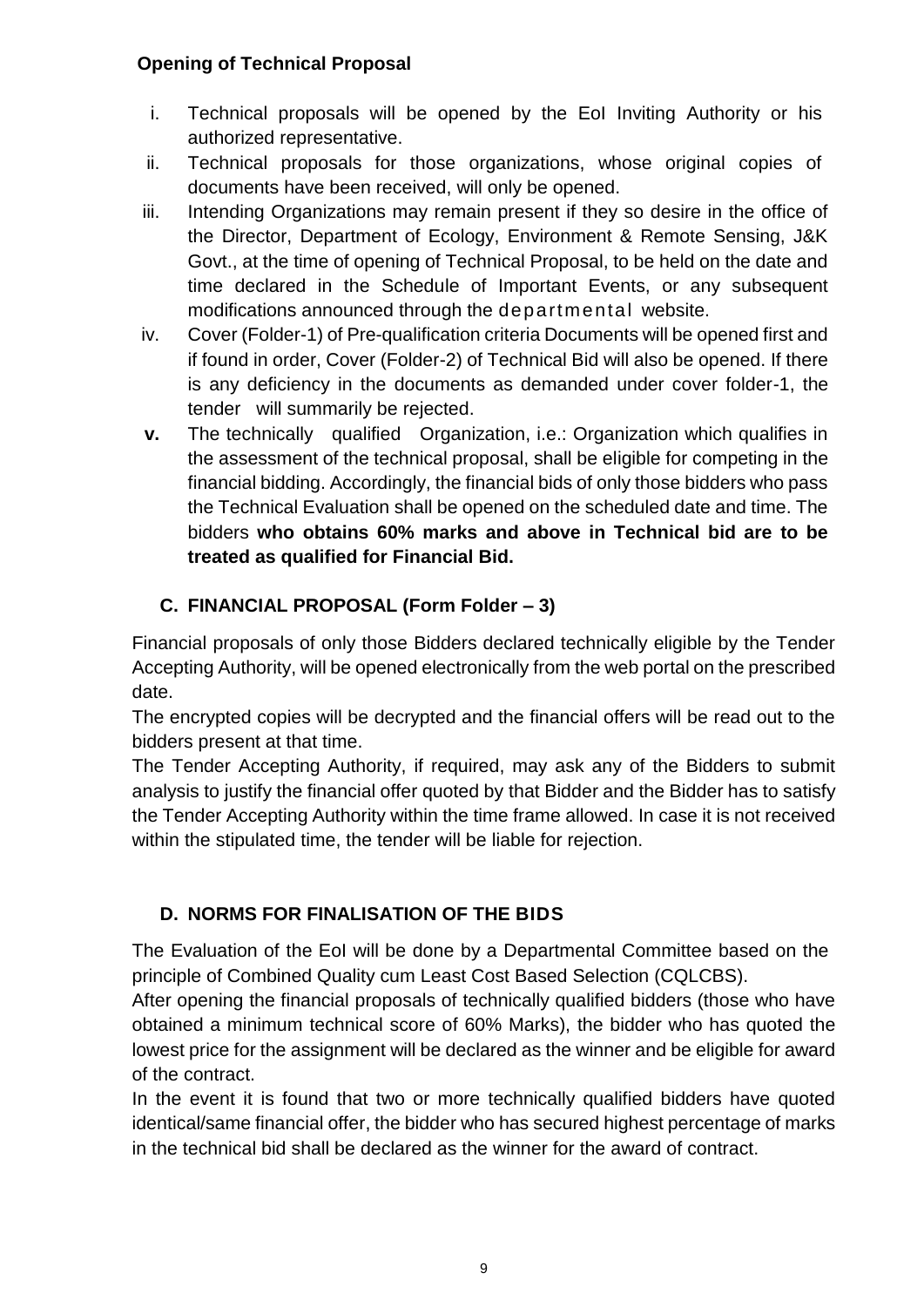#### **E. CRITERIA FOR EVALUATION OF TECHNICAL BID**

| S.                         | Criteria & Sub-criteria for evaluation                     | <b>Maximum</b>                                                                                      |              |
|----------------------------|------------------------------------------------------------|-----------------------------------------------------------------------------------------------------|--------------|
| No.                        |                                                            |                                                                                                     | <b>Score</b> |
| $\mathbf{1}$               | Technical capability of the bidder                         |                                                                                                     |              |
|                            | 1.1                                                        | The organization shall have at least 2 successfully                                                 | 40           |
|                            |                                                            | completed assignments for the preparation /revision of                                              |              |
|                            |                                                            | the SAPCCs, including at least 1 for a mountain state.                                              |              |
|                            | This fact should be substantiated with proof to be         |                                                                                                     |              |
|                            |                                                            | attached with the technical document including URL of                                               |              |
|                            |                                                            | accomplished work (20 marks for each Project subject to                                             |              |
|                            |                                                            | maximum of 40 marks)                                                                                |              |
|                            | 1.2                                                        | Multidisciplinary team with 5-10 years of experience in                                             | 20           |
|                            |                                                            | the field of climate projections and vulnerability                                                  |              |
|                            |                                                            | assessment, climate proofing in sectors relevant to J&K                                             |              |
|                            |                                                            | i.e. agriculture, tourism, disaster management, water,                                              |              |
|                            |                                                            | forestry water, environment, urban development, energy,                                             |              |
|                            |                                                            | monitoring and evaluation and capacity building. This                                               |              |
|                            |                                                            | fact should be substantiated with proof to be                                                       |              |
|                            |                                                            | attached.                                                                                           |              |
|                            | 1.3                                                        | Prior experience of working with the State governments<br>and nodal departments, experience in J&K. | 10           |
|                            | 1.4                                                        | A minimum of 10 years of experience and technical                                                   | 10           |
|                            |                                                            | expertise in the field of climate change adaptation and                                             |              |
|                            |                                                            | mitigation, development planning and policy formulation,                                            |              |
|                            |                                                            | and experience in liaising with different government and                                            |              |
|                            |                                                            | non-government stakeholders in India. This fact should                                              |              |
|                            |                                                            | be substantiated with proof to be attached                                                          |              |
|                            | Approach, Methodology and Work Plan to be put in place for |                                                                                                     | 20           |
| $\overline{2}$             | execution of the project                                   |                                                                                                     |              |
| <b>Total Maximum score</b> |                                                            | 100                                                                                                 |              |
|                            |                                                            |                                                                                                     |              |

### **9.0. DELIVERABLE AND PAYMENT SCHEDULE**

- i. 30% on completion of the field study and submission of study data (5-months)
- ii. 20% on submission of First Draft of the Report (7-months)
- iii. 40% Submission of Final Draft of the Report (8-months)
- iv. 10% after approval of National Level Executive Committee/Steering Committee of MoEF&CC, New-Delhi.

**Note:** Successful Bidder/Organization has to execute a Performance Guarantee bond of 3% of value of the contract to be deposited along with the signing of contract.

## **10.0 GENERAL GUIDANCE**

The following general guidance are to be deliberated on for the smooth functioning of the task: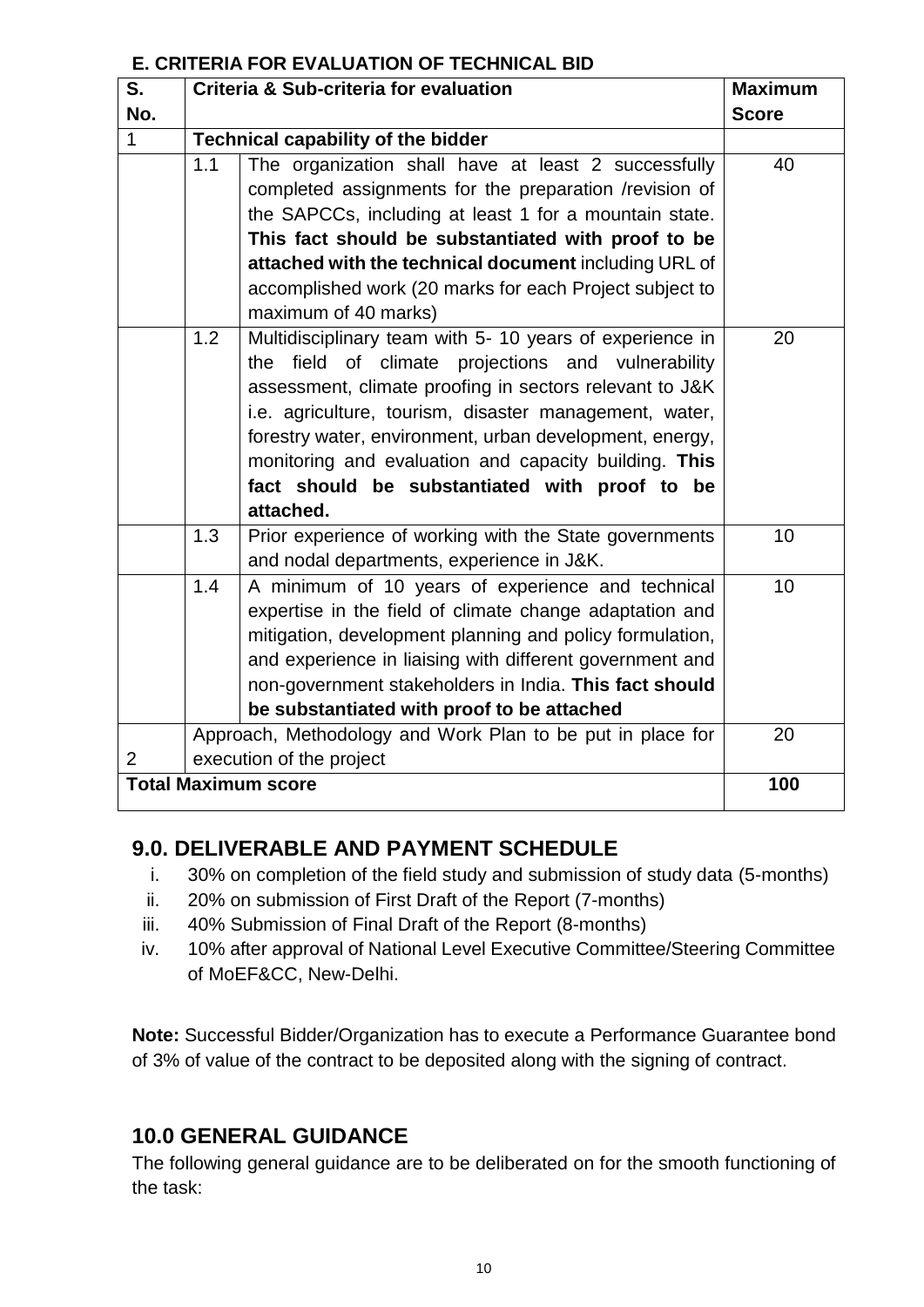- i. The assignment involves a multidisciplinary task and the organization is expected to have all required expertise in the team.
- ii. The updated vulnerability and risk assessment must contain the authentic data source on climate change and its impact on ecosystem to justify the analysis and recommendations.
- iii. The team must collaborate across state agencies, as well as with the public, businesses, and industry to ensure that the strategy proposed reflects a crosssection of perspectives that support it.
- iv. All audio recordings of district level/state level consultations, photographs have to be submitted separately in digital format.
- v. All stakeholder consultation reports must be placed as Annexure with detail of participants, findings and recommendations of the stake holders.

The Department of Ecology, Environment and Remote Sensing of the Union Territory of Jammu and Kashmir will provide the coordination support for the task at the UT & the district level.

## **11.0 DOCUMENTATION TO BE SUBMITTED**

While submitting its Expression of Interest (EOI), the prospective organization shall provide the following information to document their compliance with the eligibility criteria outlined above:

- i. Organization Profile, which should not exceed 10 pages, including: printed brochures and project catalogues relevant to the assignment; top management or board of trustees; organization structure, including organogram and number of personnel employed (CVs of relevant personnel are not requested at this stage).
- ii. Audited Financial Statements (Balance Sheet and Profit & Loss accounts) for last three years.
- iii. Certificate of Registration
- iv. GST Registration/Payment Certificate issued by Competent authority
- v. A self-declaration saying that the organisation has not been declared ineligible/ banned/ blacklisted by any State or Central Govt/ any other Government Institution in India for any reason as on last date of submission of EOI or convicted for economic offences in India for any reason as on last date of bid submission
- vi. A copy of evidence of having undertaken two consultancy contracts of similar nature not less than the amount of INR 25 lakhs each in the last 10 years**.**
- vii. Approach, Methodology and Work Plan to be put in place for execution of the project
- viii. All the pages of submitted documents should be attested by the authorised person of the Organization/Agency.

It is to be noted that the documents are subject to verification and the supplier must ensure authenticity of all the submitted documents.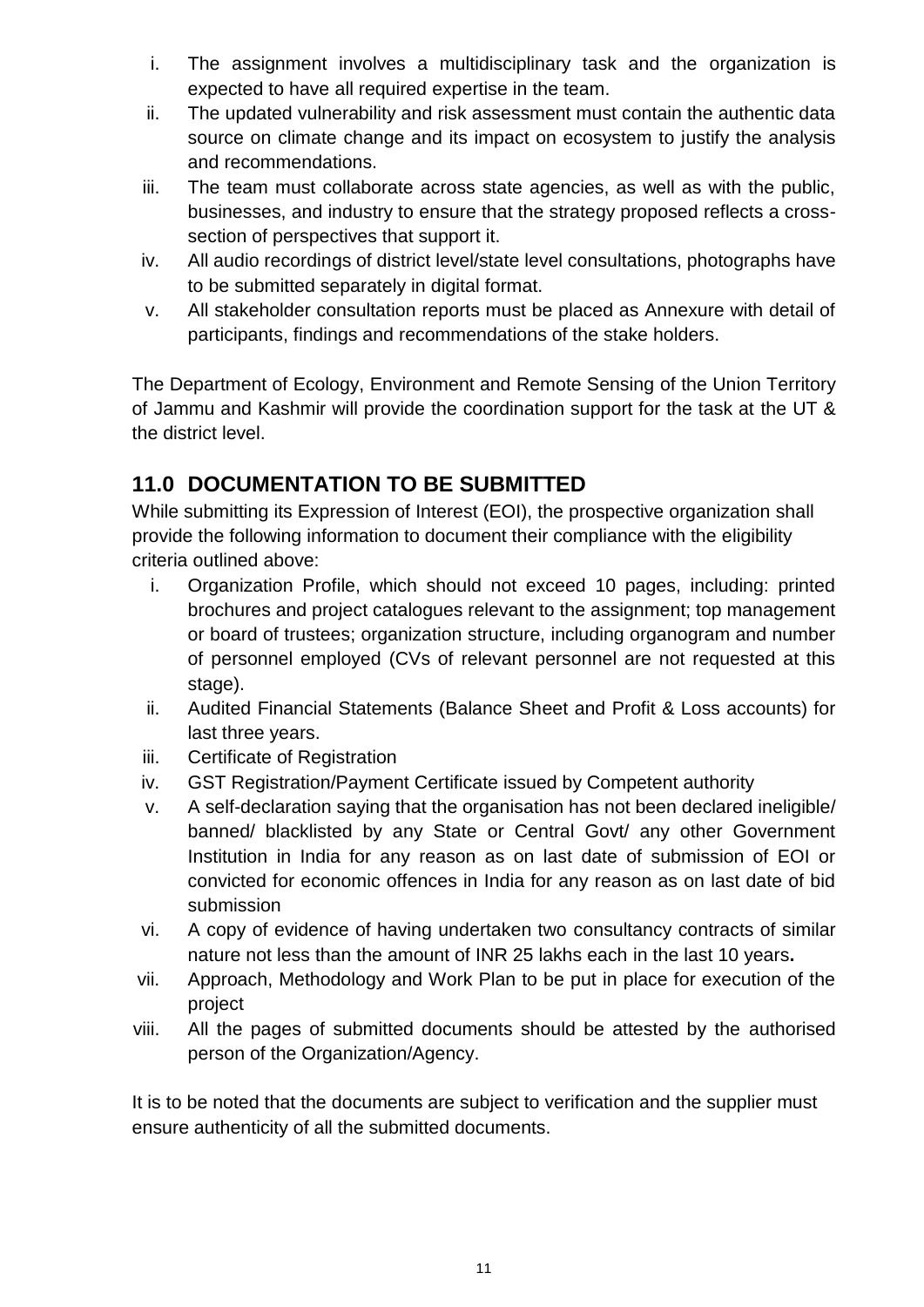### **12.0 MISCELLANEOUS TERMS & CONDITIONS**

- i. The end product of the work assignment carried out by the Agency, in any form, will be the sole property of DoEERS.
- ii. The Agency shall not outsource the work to any other associate/ franchisee/ third party under any circumstances except with the prior approval of Department of Ecology, Environment & Remote Sensing J&K.
- iii. The Agency shall perform the services and carry out its obligations under the contract with due diligence and efficiency, in accordance with generally accepted techniques and practices used in the industry and with professional/consulting standard recognized by national/ international professional bodies and shall observe sound management practices. It shall employ appropriate advanced technology and safe and effective methods. The Agency shall always act, in respect of any matter relating to this Contract, as faithful advisors to Department of Ecology, Environment & Remote Sensing J&K and shall at all times, support and safeguard Department of Ecology, Environment & Remote Sensing J&K legitimate interests.
- iv. The Agency automatically agrees with Department of Ecology, Environment & Remote Sensing J&K for honouring all aspects of fair-trade practices in executing the work orders placed by Department of Ecology, Environment & Remote Sensing J&K.

### **13.0 FORCE MAJEURE**

Force majeure clause shall mean and be limited to the following in the execution of the contract placed by Department of Ecology, Environment & Remote Sensing J&K:-

- i. War/hostilities;
- ii. Riot or civil commotion;
- iii. Earth quake, flood, tempest, lightning or other natural physical disaster;
- iv. Restrictions imposed by the Government or other statutory bodies, which is beyond the control of the Agency, which prevent or delay the execution of the order by Agency.
- v. The Agency shall advice Department of Ecology, Environment & Remote Sensing J&K in writing, duly certified by the local Chamber of Commerce, the beginning and the end of the above causes of delay, within seven days of the occurrence and cessation of the force majeure conditions. In the event of a delay lasting for more than one month, if arising out of clauses of force majeure, Department of Ecology, Environment & Remote Sensing J&K reserve the right to cancel the contract without any obligation to compensate the Agency in any manner for what so ever reason, subject to the provision of clauses mentioned.

### **14.0 ARBITRATION**

- i. In the event of any dispute or differences arising under these conditions or any special conditions of the contract in the contract in connection with this contract, the same shall be referred to Administrative Secretary, Ministry of Environment & Forest, J&K, Govt. for final decision and the same shall be binding on all parties.
- ii. Any other terms and conditions, mutually agreed prior to finalization of the order agreement shall be binding on both the parties.